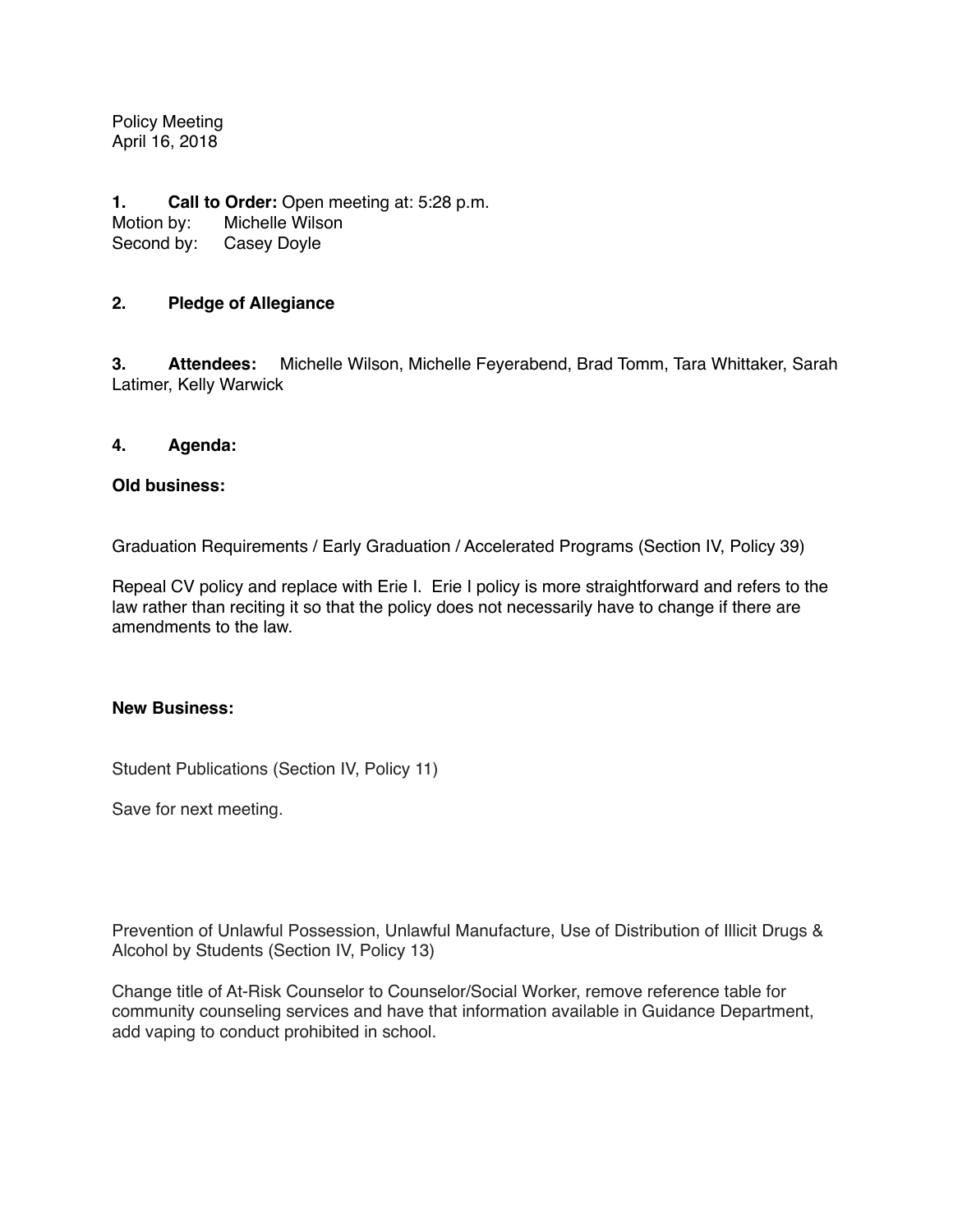Instruction for Students with Limited English Proficiency (Section IV, Policy 14)

Tara recommended that we repeal and replace with Erie I policy with some changes. We will review in May.

Student Immunizations (Section IV, Policy 15)

Change title of Director of Health, Physical Education & Athletics to Director of Pupil Services.

Firearms Possession (Section IV, Policy 16)

Made a few deletions for redundant references of the law.

Title IX – Non-Discrimination on the Basis of Sex in Education Programs & Activities (Section IV, Policy 20)

No changes.

Home Instruction (Home Schooling) (Section IV, Policy 44)

"Attempt to cooperate" changes to "communicate".

**5. Adjourn:** 6:30 p.m.

Motion by: Kelly Warwick Second by: Michelle Wilson